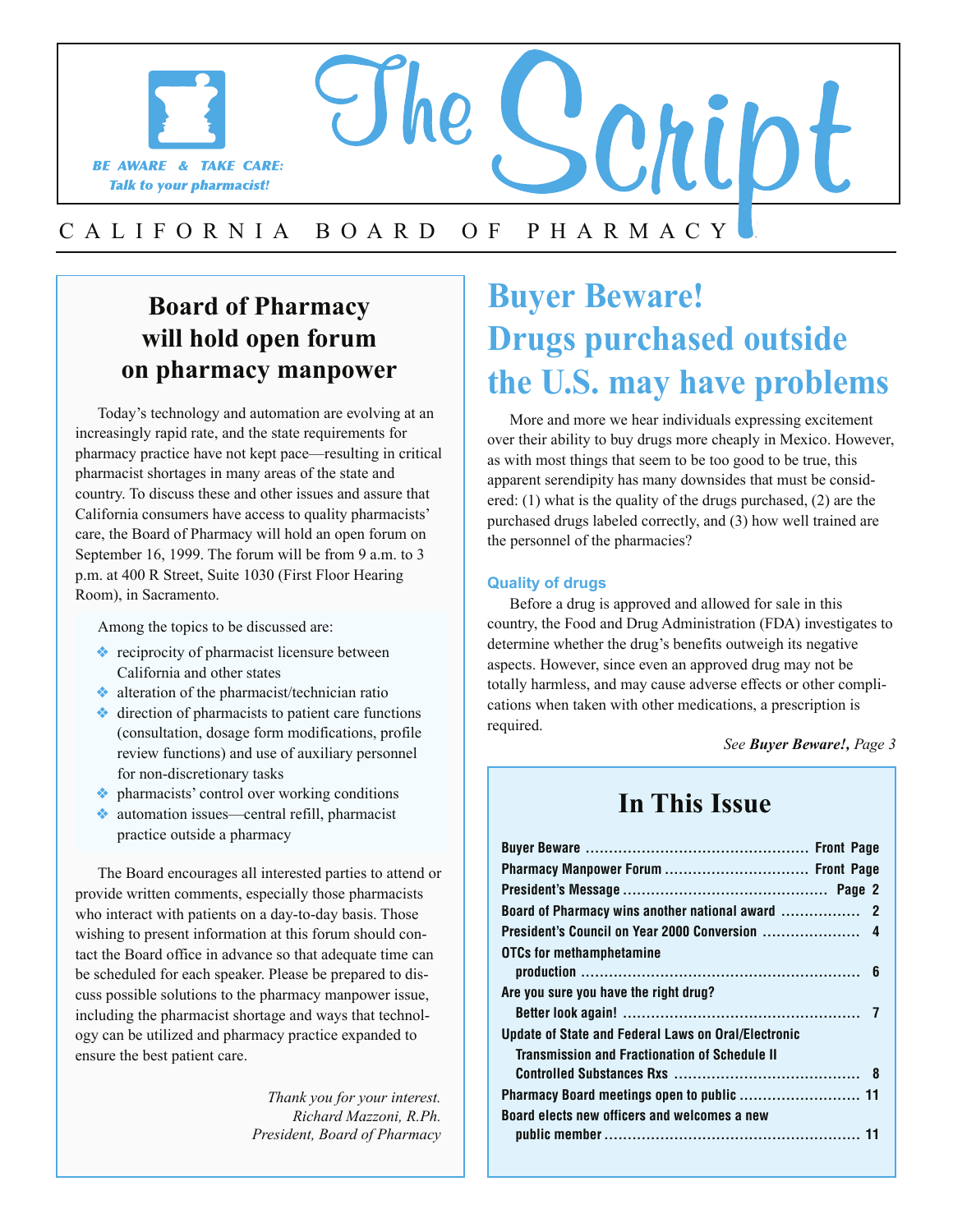

### **President's Message**

**by Richard Mazzoni, R.Ph. President, California Board of Pharmacy** 

Recently, the media has focused on a number of healthrelated events and issues, one of which relates to aging baby boomers (those born 1946– 1964). This large population segment is expected to consume more healthcare services and

products than any generation that has gone before and has caused the media to feature numerous health and lifestyle stories. Consider just a few examples of recent media issues: Y2K's impact on the prescription drug supply chain, prescription errors, and the "smuggling" by patients of drugs from other countries.

So, what does media attention have to do with the everyday practice of pharmacy in your particular situation? My impression is that these trends point out very clearly that we pharmacists are no longer mere purveyors of a product, but that we must be providers of information. Effective communication with your patients is critical to their proper use of medication and the avoidance of adverse drug events. The appropriate use of

automation and ancillary personnel is a very effective means to move the pharmacist from the routine dispensing activity to the much more important patient interaction activity. Your patients need your input on the events affecting their health; they need answers to the questions that the media generates about the proper (and improper) use of medications.

For example, the effect of Y2K on the supply chain of prescription medication is a concern to some people. But, according to a recent article from the National Association of Chain Drug Stores, "Focus group consumers see the local pharmacist as the primary Y2K advisor for their prescriptions." Spending a few moments reassuring your patients about the continued availability of their medications can go a long way towards preventing a perceived problem from becoming a real problem.

Resolve each day to spend more time with your patients. Take the initiative to address their concerns and questions. Little slices of time spent with patients can have enormous impact on their well-being and quality of life.

### **Board of Pharmacy wins another national award!**

On May 12, 1999, the California State Board of Pharmacy was presented with the Paul G. Rogers/NCPIE Medication Communicators Award by the National Council for Patient Information and Education in Washington, DC. This award (in the governmental agency category) was presented to the Board for (1) its outstanding leadership in the development, production, and dissemination of educational public service—a large portion of which was achieved through commercial media programming designed to enhance consumers' understanding of the value of high quality communication about medicines and (2) its development and advancement of public policy to support improved medicine communication. Central to qualifying for this award was the Board's ingenuity in creating partnerships with the media, profession, and industry for the successful implementation of a highly visible consumer education program with minimal cost to the Board's revenues.

In 1995, the Board, under the direction of its Public Communication and Education Committee, adopted and implemented an ambitious five-year strategic plan to encourage Californians to

become better informed about medications they take and assure that pharmacists take a proactive role in communicating with and providing drug information to patients. Before funding became available in 1997, the Board creatively partnered with private entities to implement its public education program.

One of the first major elements of the Board's program was the adoption of a logo that represented its commitment to pharmacist consultation with the patient—two communicating faces silhouetted on the sides of a mortar and pestle to represent the pharmacist's role as communicator and dispenser of information as well as medication. An additional part of the Board logo is the slogan, "Be Aware & Take Care...Talk to your pharmacist!"

The Board next launched a separate educational campaign to provide "Get the Answers" information leaflets (containing questions patients should ask pharmacists about their medication) for distribution directly to patients by pharmacists with each prescription filled, and one California pharmacy chain reproduced the pamphlet in a statewide newspaper advertisement. It is estimated that more than 3 million consumers were exposed to the leaflet's message.

Also in 1995, the Board initiated its still ongoing statewide information campaign by cosponsoring with the consumer/health reporters of local television stations "Talk to a Pharmacist" media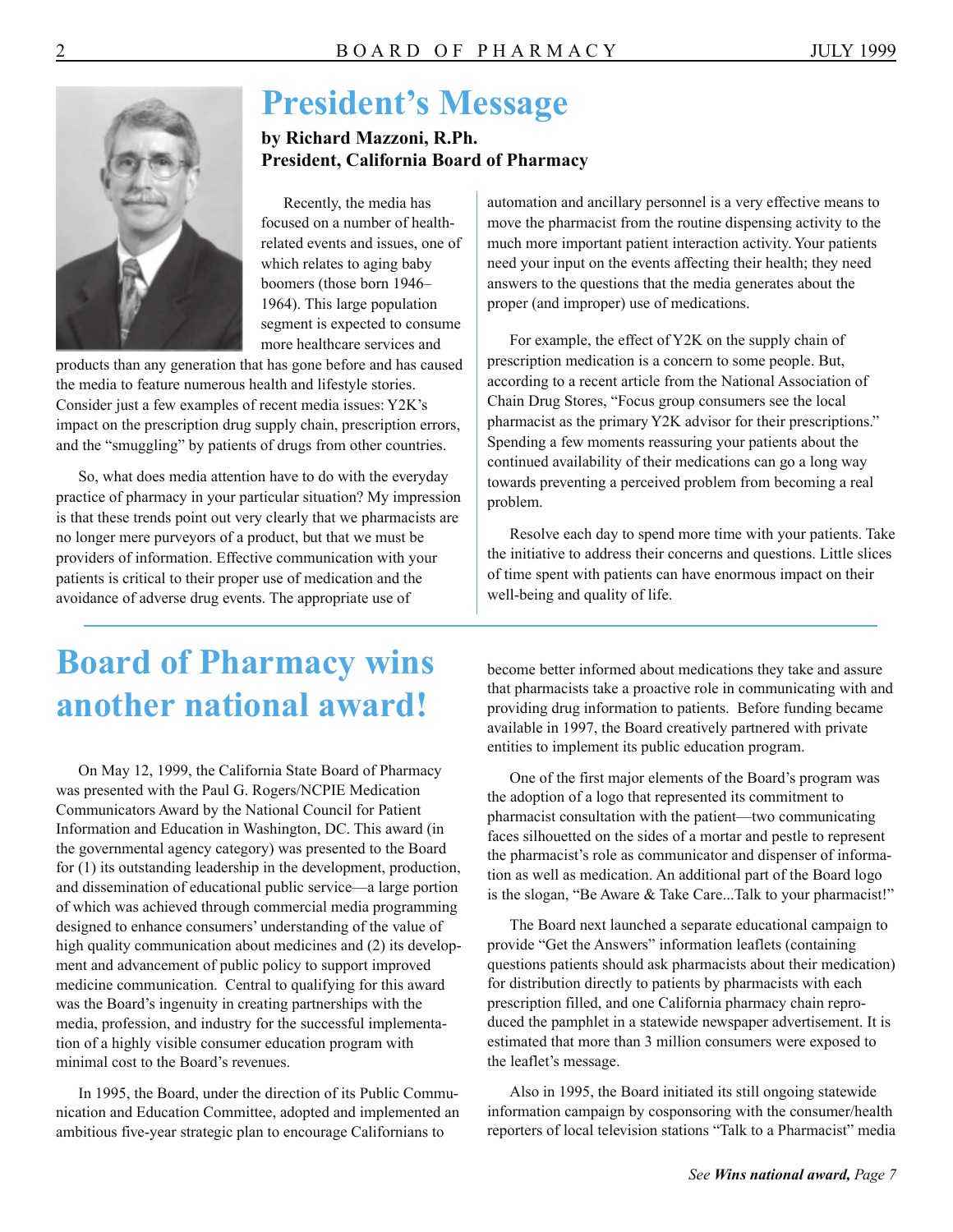#### *Buyer Beware!*

*Continued from Page 1* 

The FDA also regulates drug manufacturing quality standards to ensure that:

- The manufacturing plant is clean and appropriate.
- A particular manufacturing plant is capable of manufacturing the specific drug in question, not just drugs in general.
- A particular drug is manufactured according to approved methods that guarantee its potency.
- There are no contaminants or manufacturing errors in the process.
- The drug container is appropriately labeled and that the labeling accurately reflects the effects of the drug on the patient and includes possible adverse effects and cautions or warnings.

Drugs in Mexico are sold only in the manufacturer's unopened containers with no dosage directions. Because the drugs and their containers may look the same as those purchased in this country, tourists may assume that they are receiving FDAapproved American drugs when, in fact, the label and/or the drugs may be counterfeit.

Four types of drugs are available in Mexico:

- 1. FDA-approved drugs exported from the U.S. to Mexico.
- 2. Drugs manufactured by American companies in Mexico, labeled in Spanish, and intended for sale in Mexico. Even though these drugs are manufactured by either American or well-known pharmaceutical companies, manufacturing plants in Mexico are regulated by the Mexican government, not the FDA.
- 3. Drugs manufactured by Mexican companies, labeled in Spanish, and regulated by the Mexican government.
- 4. Foreign generics—drugs manufactured in countries other than the U.S. or Mexico. These drugs are of totally unknown quality and could have any of the following characteristics:
	- Sub-potency—so little actual drug in the tablet that the drug would be ineffective.
	- Super-potency—so much more drug in the tablet than the label indicates that the tablet could be potentially harmful to the patient.
	- The wrong drug in the container—the drug in the container is different from that stated on the label.
	- No drug in the container—there are tablets in the container, but no actual drug of any kind in the tablet.

Because of the uncertainty about the actual contents of many prescription drugs available in foreign countries, it is dangerous to purchase or ingest them. Doing so could even be fatal for patients with chronic conditions such as diabetes, heart conditions, or high blood pressure.

In this country, thanks to the diligence of the FDA and the accuracy of manufacturing, we have the luxury of assuming that the drugs we take will do what the literature says they will do. The drugs themselves have been tested extensively, and the methods for their manufacture have been tested and are sound.

#### **Proper labeling of prescription drugs**

In California, pharmacists are required to dispense drugs in containers labeled with specific instructions for the patient, and the pharmacy retains the original prescription document. However, in Mexico, the drugs by law are sold only in the manufacturer's original container, with no patient-specific use directions on it. The patient is allowed to keep the original prescription—and is forced to rely on it for directions. If the prescription is written in Spanish, the non-Spanish-speaking patient would have difficulty knowing exactly how to take the medication. Even prescriptions written in English can be very confusing for the patient because of illegibility, abbreviations, etc. Consequently, labeling of the prescription container is **vital** to the patient's health and safety.

#### **Pharmacy personnel**

In Mexico, unlike in California, a pharmacist is not required to be present in the pharmacy at all times. Often, the person in charge of a Mexican pharmacy may be the equivalent of a pharmacy technician or may not even have that much training. In those instances, there is no professional in the pharmacy to provide patient care—no one to evaluate drug interactions or provide consultation or advice to the patient. Further, if a patient is taking drugs purchased in Mexico, the patient's physician in the U.S. may not know what medication the patient is taking, or the patient may have an adverse reaction to the drug, and the emergency room personnel would not know exactly what the patient is taking. Additionally, if a patient's condition worsens after taking drugs purchased in Mexico, it can't be known immediately whether the condition is caused by a disease progression or a problem with the drug.

The requirement for a prescription mandates that a physician, and in most cases a pharmacist, continually monitor and weigh the benefits of the drug for the patient against the adverse effects of that therapy. Pharmacists in California are required by law to consult with patients about their medication. However, drugs obtained in a foreign country are not monitored for drug effectiveness, adverse effects, or drug interactions.

#### **Advise your patients:**

Fill your prescriptions at a pharmacy on *this* side of the border.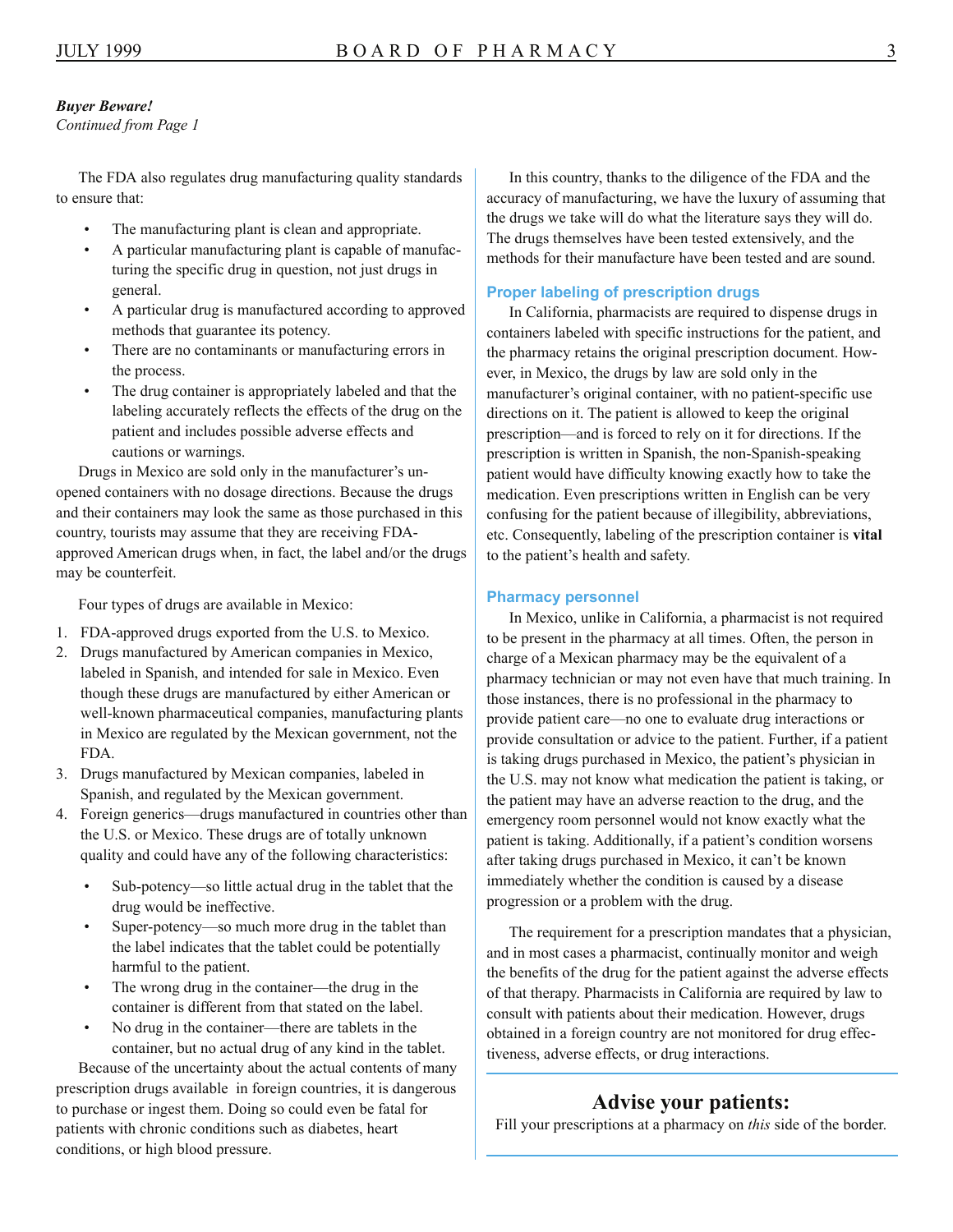### **President's Council on Year 2000 Conversion**

On June 14, 1999, a press conference was held in Washington DC to provide information to consumers on the pharmaceutical industry's Y2K readiness and the availability of prescription drugs in the beginning months of the year 2000. One of the speakers was John A. Koskinen, Assistant to the President and Chair, President's Council on Year 2000 Conversion. Mr. Koskinen's press release is below, followed by the answers to questions patients are most likely to ask about medication availability into Y2K.

#### **Press Release:**

*Prescription drugs are an important part of everyday life for millions of Americans. For a vast number of patients, regular medication is critical to overall health and well being. In recent months, attention has focused increasingly on how the Y2K computer problem could affect the consistent supply of prescription drugs.* 

Last month, the President's Council on Year 2000 Conversion convened a meeting of industry representatives to examine *the Y2K readiness of the pharmaceutical supply system. More than 90 participants, representing manufacturers, wholesalers, distributors, retailers, hospitals, doctors, health maintenance organizations, insurance companies, and patient advocate organizations, reviewed how the pharmaceutical supply system operates and efforts by all system participants to ensure that it is equipped to handle the Y2K transition. Also participating were the Department of Veterans Affairs, the Department of Health and Human Services, the Department of Defense, and the Food and Drug Administration. A working group was formed to develop the guidance announced today that consumers and other system participants can follow to help assure a continued adequate supply of pharmaceuticals for the date change.* 

*The Council agrees that consumers and other participants can be assured a continued supply of medications for the date change by refilling prescriptions when they have a 5-7 day supply of medication remaining. Consumers should know it is clear that companies within the system are taking very seriously their responsibility to patients by testing critical computer systems and refining contingency plans. In addition, the pharmaceutical supply system typically operates with a 90-day inventory and, as a matter of course, maintains readiness for emergency situations that may occur.* 

*No one can guarantee that every system will function smoothly as the country makes the transition to the Year 2000. But with continued progress on remediation and contingency planning and responsible actions by all participants, Americans can be assured a continued supply of prescription drugs while moving into the new millennium.* 

#### **Answers to Questions Patients Are Likely to Ask About Their Medications and Y2K**

The following is based on information provided by the Department of Veterans Affairs, a participant of the President's Council on Year 2000 Conversion.

#### **Q. What is Y2K?**

A. The year 2000 (Y2K) technology problem was created in the early days of computers when computer memory was expensive and scarce. Instead of using a four-digit code for each year, a two-digit code was used. When the year 2000 arrives, programs coded with two-digit year codes will not be able to distinguish between the years 2000 and 1900. This may cause computers to malfunction. However, federal, state, and local governments, banks and retail businesses, telecommunications, transportation, health care, and other groups affected by this problem have been working to resolve it.

#### **Q. What is being done so that I will not have difficulty getting my prescription filled during the first few weeks of 2000?**

A. Government agencies and organizations within the pharmaceutical industry supply system (including manufacturers, group purchasers, distributors, pharmacies, mail order pharmacies, hospitals, physicians, pharmacists, patient advocates, and insurers) have been working closely together to prepare for the year 2000 date change and its potential impact on the supply of pharmaceuticals. The President's Council on Year 2000 Conversion, in conjunction with the Veterans Health Administration, hosted a Roundtable event on May 17, 1999, convening 90 pharmaceutical industry supply system representatives to ensure that open communication lines exist throughout the supply system and that contingency plans have been developed to ensure multiple paths of distribution for pharmaceuticals. The Roundtable attendees worked closely with the government to draft guidelines for patients when preparing for the year 2000. Substantial progress has been made, and government and industry are confident that the pharmaceutical supply system should continue to function normally into the year 2000.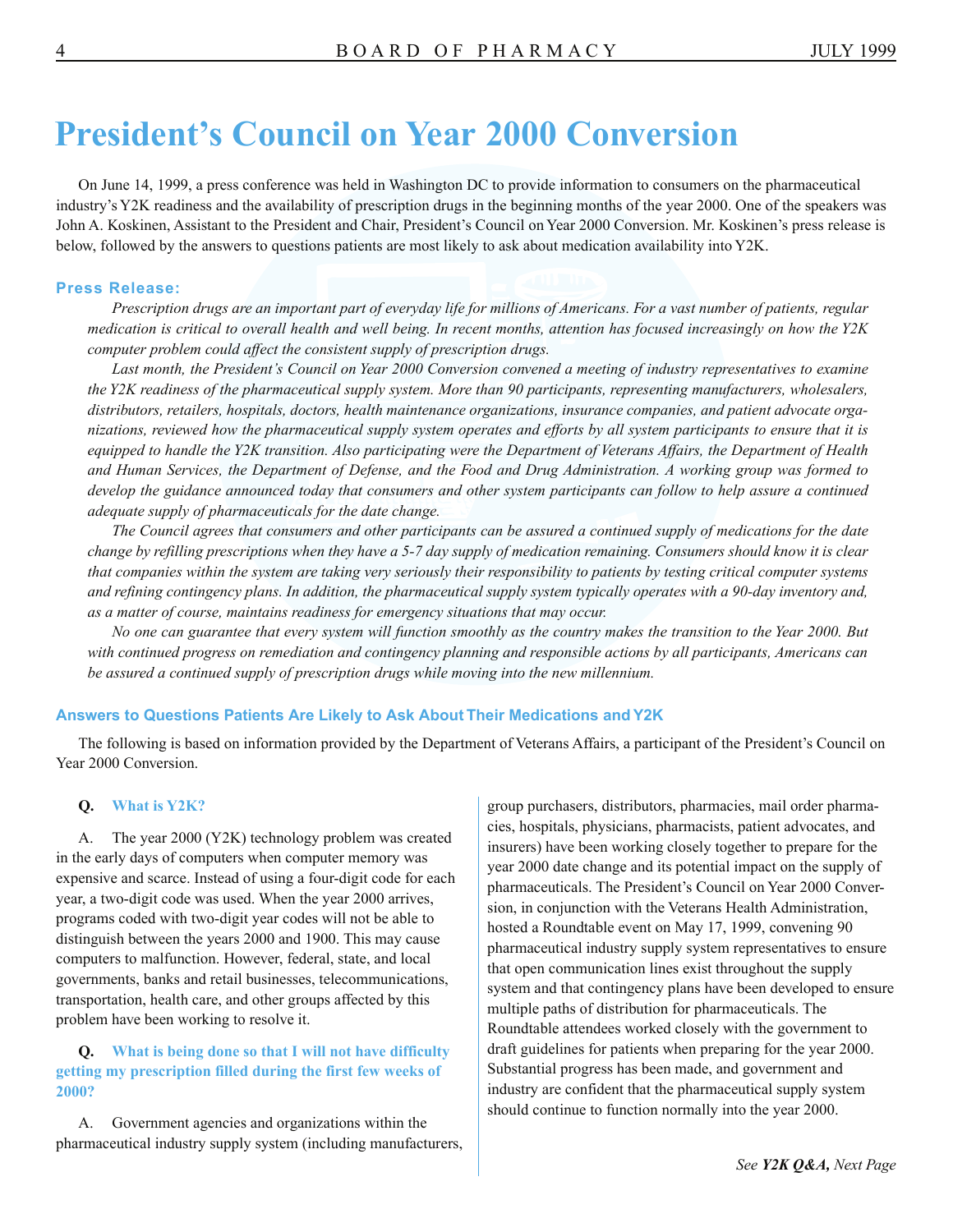#### *Y2K Q&A*

*Continued from Page 4* 

**Q. What guidelines do the government and pharmaceutical industry representatives that participated in the May 17 Roundtable recommend for patients?** 

A. Both government and pharmaceutical industry representatives feel that it is advisable to refill your medication when you have a 5- to 7-day supply remaining—as you would normally do.

#### **Q. Will I be able to get enough of my medications?**

A. The year 2000 should not affect your ability to receive your normal dose of medications. Local pharmacists should have access to a substantial supply of pharmaceuticals. The industry typically operates with a 90-day supply in the distribution system among manufacturers, distributors, and pharmacies. If you have questions about your individual supply, it is recommended that you speak with your physician or pharmacist.

#### **Q. Do I need to have additional supplies of my prescription medications on hand?**

A. It is advisable to get a normal refill of your medication when you have a 5- to 7- day supply of medication remaining. The supply system is resilient and can correct issues that might arise within 5 to 7 days. As a result of the substantial supply of pharmaceuticals that already exist within the supply system, it is unnecessary for you to obtain additional supplies of your prescription medications in anticipation of Y2K. If you regularly refill your prescriptions 5 to 7 days before running out, you should not have any problems with your supply.

#### **Q. Where do I go for the most accurate information about supplies of my medication?**

A. If you have any questions about the supply of your specific medications, we recommend that you speak with your local pharmacist or doctor. Additionally, some pharmaceutical manufacturers have information about their specific systems on the Internet.

#### **Q. Who, besides my pharmacist and the manufacturer, is involved in providing medications to patients?**

A. Your prescription medications flow through a very efficient and extensive supply system. The supply system starts with manufacturers and distributors of the raw materials that make up the final drug product. It flows to the pharmaceutical manufacturer, who uses the raw materials to make the drugs you need. Drug wholesalers and distributors move the pharmaceuticals from manufacturers to your pharmacy. Finally, the drug product is delivered to you. Companies involved throughout the supply system have been working very hard to ensure that Y2K has minimal impact on the drug supply. It is important to note

 distributors, retailers, and providers, and not a chain that is easily that the supply system is a complex web of manufacturers, broken.

#### **Q. What are drug manufacturers doing to address Y2K issues?**

A. A drug manufacturers' report in April 1999 revealed that 100 percent of the companies surveyed—including nearly all of the top 20 research-based pharmaceutical firms—have Y2K and emergency response plans in place to assure that the supply of medicines to patients continues without interruption.

#### **Q. Is it true that the majority of raw materials used in manufacturing pharmaceuticals come from outside the U.S.? Does this make the supply more vulnerable to Y2K issues?**

A. Most pharmaceutical companies manufacture their products here in the U.S., and the majority of the raw materials used comes from the U.S. Pharmaceutical manufacturers have been working with all of their suppliers, both domestic and overseas, to ensure that their supply of raw materials is uninterrupted. In many cases, manufacturers have brought in extra materials for use in the event of minor disruptions from overseas suppliers.

**Q. I have heard that Y2K issues may create problems in the databases that contain patients' medical information, such as past allergic reactions and adverse drug reactions. What is being done to prevent such problems?** 

A. Word-processing documents, spreadsheets, databases, and systems that check for allergies, duplicate medications, and drug interactions are being reviewed. Existing systems are being corrected or replaced with Y2K-compliant hardware, software, programs, and files. Also, many medical records are retained on paper—and therefore are not affected by computer problems.

#### **Q. Is there a backup plan if something fails at the turn of the century?**

A. Government and those organizations involved in the production of prescription and nonprescription medicines have backup plans in place and are continuing to work together to further enhance contingency planning throughout the supply system. Pharmaceutical companies already had well-developed emergency response plans in place before Y2K became an issue. These companies have a great deal of experience utilizing these plans to cope with product demands following hurricanes, fires, earthquakes, and other disasters. In the unlikely event of a disruption, each element of the supply chain will work together to ensure your continued care.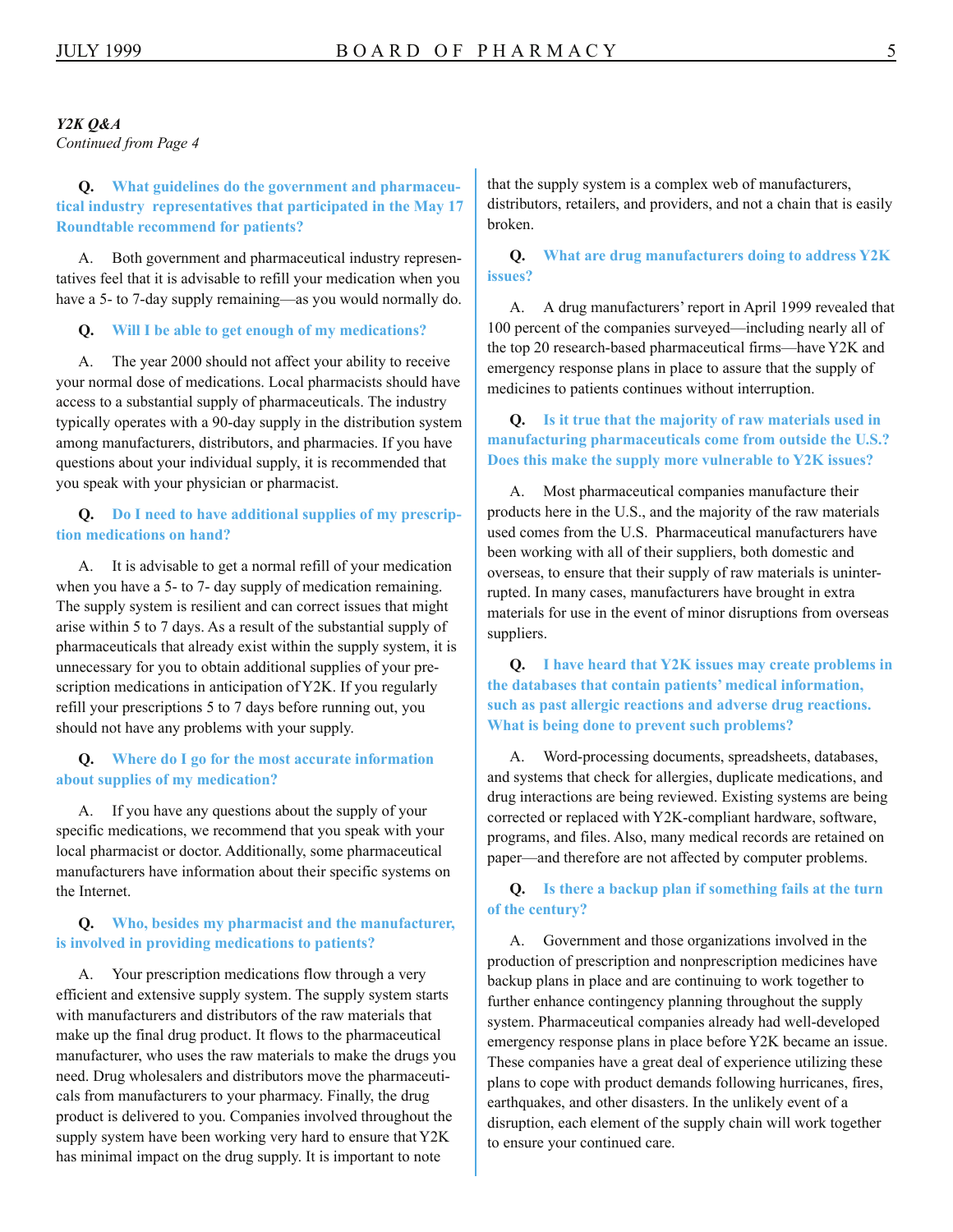### **Pharmacists and wholesalers must be alert to orders for OTCs that could be used for methamphetamine production**

The Board of Pharmacy, the Medical Board, the Drug Enforcement Administration (DEA), and the state's Bureau of Narcotic Enforcement (BNE), all are working together to curtail the increasing use of ephedrine, pseudoephedrine, and phenylpropanolamine for illicit laboratory production of methamphetamine and methcathinone. They are reminding pharmacists, pharmacies, and wholesalers to be aware of and report excessive sales of these products, whether OTC or wholesale.

The reason for the increased use of OTC products in the illicit production of methamphetamine is, of course, the extremely lucrative returns for street sales. For example, one lb. of pseudoephedrine could produce up to 1 lb. of methamphetamine, with a street value of \$7,000–\$10,000.

Because of the growing problems of illicit methamphetamine production, the Comprehensive Methamphetamine Control Act of 1996 established both recordkeeping and reporting requirements:

**Records—**A record must be kept of all transactions involving ephedrine, ephedrine combination products, and products containing pseudoephedrine and propanolamine in amounts above the threshold levels set by the DEA. The threshold for single ingredient ephedrine is any transaction of any size (the prescription document can be the record of disposition for single ingredient ephedrine). The threshold for the other drugs mentioned is 24 grams per transaction. Section 1310.06 of the Code of Federal Regulations (CFR) details specifically the records that must be maintained by anyone selling these products (including pharmacies), even though some are over-thecounter medications.

**Reports—**Section 1310.05 of the CFR mandates that each person shall report to the Special Agent in Charge of the DEA Diversion Office in his or her local area any transaction involving an extraordinary quantity of these chemicals, any uncommon method of payment or delivery, any excessive loss, or any other unusual circumstances surrounding any transaction with these products. This notification should be by telephone and be followed within 15 days by a written report. If the DEA has previously identified suspect purchases and/or buyers for the pharmacist or wholesaler, he or she may not complete transactions with those identified persons without previously notifying the DEA and obtaining approval for the transaction.

When determining whether an order for the discussed drugs may be for illicit production, review the following:

**Suspicious ordering methods** (While the following information seems most pertinent to wholesalers, pharmacies, too, should be alert for OTC orders in inordinate amounts):

• Intended use does not make sense (e.g., 1,000 tablets to treat a cold; 1,000 tablets for friends who have allergies; a donation to be used for colds).

- Successive purchases below the drug amount threshold by one or more individuals.
- Change in ordering pattern by an established customer.
- Vague, false, or suspicious address or telephone number, etc.
- No references or refusal to furnish references.
- New customer.
- Unable to correctly pronounce the chemical name.
- Unable to explain proper use of the chemical.
- If for industrial use, the buyer does not know his or her own industry.
- Buyer travels a long distance to buy the drug.
- Unusual quantities and combinations of chemicals.
- Individual quantities exceed regulatory thresholds.
- Communications are not done in a professional business manner (phone, mail, etc.).
- Customer provides little or no background informationcannot verify business.

#### **Suspicious payment methods:**

- Does not use a personal or business check.
- Pays by cashier's check, money order, large sums of cash, or means other than normal for a business transaction.

#### **Suspicious delivery or transportation methods:**

- Wants to pay cash and pick up from the wholesaler, not have the drug delivered.
- Wants delivery to a post office box, mini-locker, or other unusual location.
- An established customer wants delivery to an address different from the usual delivery address at home or business.
- Unusual requests regarding shipping, labeling, or packaging.
- A freight forwarder will pick up the merchandise with no further destination listed other than the freight forwarder.

The DEA and the other agencies are actively prosecuting, both administratively and criminally, all cases of nonreported excessive sales of these drugs. Federal and state agencies are cooperating in this effort, and all instances of violation are being reported to the DEA for referral to the U.S. Attorney General's Office. It is important to note that compliance failure due to lack of knowledge is not considered a defense.

In conclusion, carefully review sections 11100 through 11105 of the Health & Safety Code, and 21 CFR 1310, and be alert to anything out of the ordinary, as well as to any evasiveness or inability to provide information about the buyer's own health or industry. Things that don't make sense are good reasons to suspect diversion!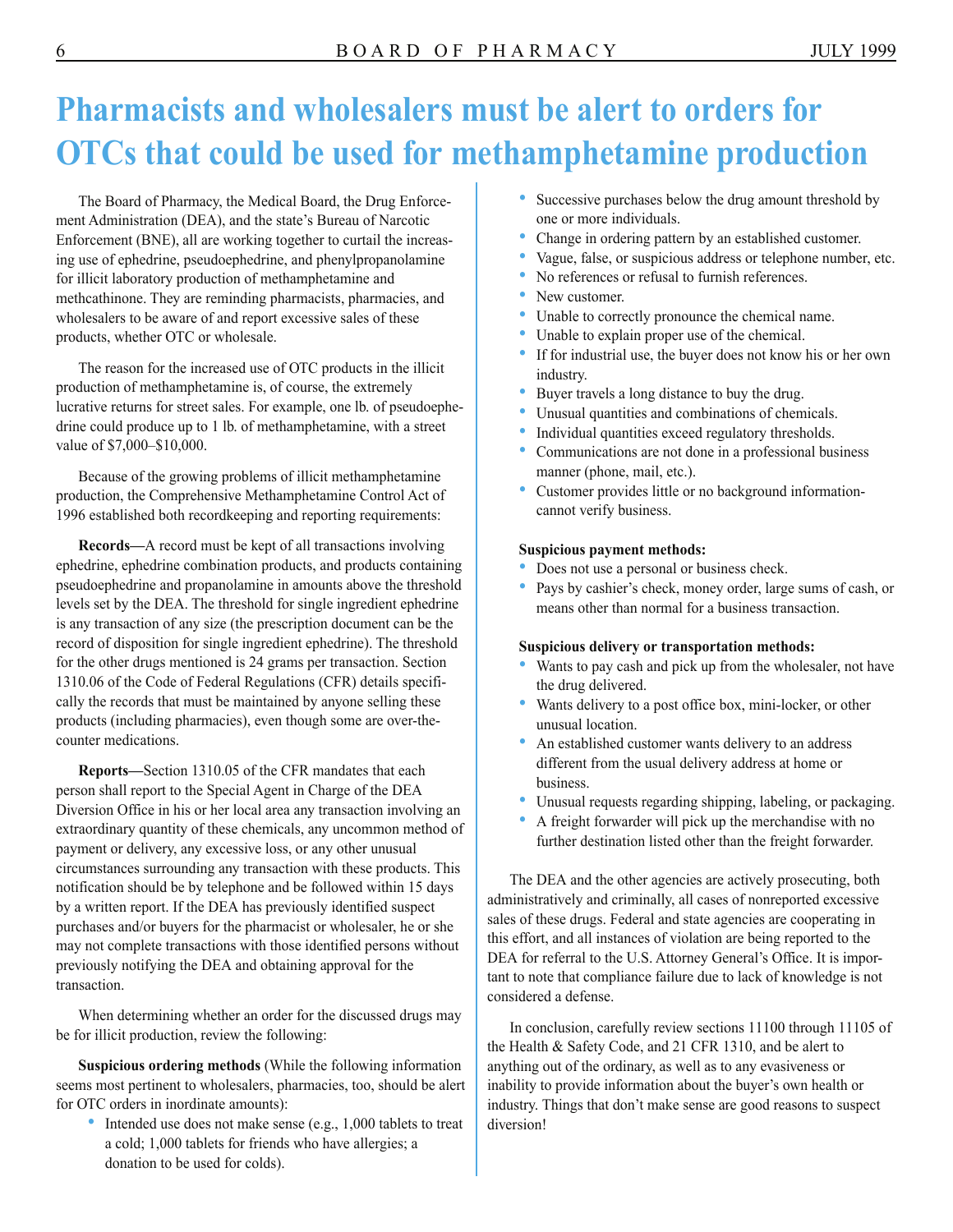#### *Wins national award Continued from Page 2*

events encouraging consumers to come to selected sites to talk to pharmacists about their medications. Additionally, information brochures in five languages were available to consumers who attended. Approximately 15 million viewers saw reports of the events on TV, and some 3,300 consumers attended the 13 events.

More recently, on January 23, 1999, the Board cosponsored a "Talk to a Pharmacist/Free Diabetes Screening" event with students from all four California schools of pharmacy. The event (covered by KTLA-TV in Los Angeles, KCRA-TV in Stockton, and KCBS-AM in San Franciscoreaching approximately 399,000 viewers and 178,400 listeners) was held in five pharmacies throughout the state, provided screening to approximately 900 people, and referred 84 to physicians for further testing and diagnosis.

The Board's consumer health education newspaper columns are published in Spanish as well as English, with a readership of approximately 24 million. In addition, the Board has broadcast radio public service announcement messages in both English and Spanish, reaching approximately 13 million listeners.

To help pharmacists become aware of health issues of interest to consumers, the Board published the first three of a series of *Health Notes* monographs: "Pain Management," "Women's Health," and "Pharmacist Involvement in Anticoagulant Therapy: How Patients Benefit." Each publication was disseminated to approximately 50,000 pharmacists, pharmacies, other health care professionals, and consumers.

A major contribution to the advancement of public policy to support improved medicine communication was the Board's Summit of Health Care Payers and Providers on April 23, 1998. The Board coordinated the summit to include the United States Department of Health and Human Services, the State of California Health and Welfare Agency, and the California State Board of Pharmacy. Payer attendees of the summit were

### **Are you sure you have the right drug? Better look again!**

With so many look- and sound-alike drugs, it is very easy to misread a written prescription or read it correctly, but select the wrong drug from the shelf. The following is a good example of drugs that could be easily misread or confused:

|                 | <b>CELERREXTM</b> | (celecoxib capsules)-manufactured by Searle and<br>indicated for osteoarthritis and adult rheumatoid<br>arthritis.                                                                                                           |  |
|-----------------|-------------------|------------------------------------------------------------------------------------------------------------------------------------------------------------------------------------------------------------------------------|--|
| <b>CELEXATM</b> |                   | (citalopram hydrobromide tablets)—manufactured<br>by Forest Laboratories and indicated for major<br>depression.                                                                                                              |  |
| <b>CEREBYX®</b> |                   | (fosphenytoin sodium injection)—manufacturered<br>by Parke-Davis and indicated for the prevention<br>and treatment of seizures.                                                                                              |  |
| Note:           |                   | Although Cerebyx is an injectable agent, confusion could occur<br>with Dilantin® (phenytoin sodium) when switching from IV to<br>oral phenytoin sodium therapy. Like Celebrex, Dilantin has a<br>100-mg capsule formulation. |  |

When filling a prescription or dispensing one of these products, remember to check the name (brand and generic), dosage form, and strength to better ensure that the proper medication is getting to each patient. **Whenever possible, check the indication directly with the patient, and offer counseling on proper use.** 

**This information was provided by the National Community Pharmacist Association (formerly NARD).** 

encouraged to develop partnerships with providers to focus on cost-effective pharmaceutical care and patient compliance. (The summit generated interest nationwide and subsequently was featured in the May/June issue of *APhA's Pharmacy Today*.) A follow-up template or guide, *Making the Case*, was developed and distributed to all boards of pharmacy and pharmacy associations to encourage those agencies to plan their own summits.

The Board provides leadership through its participation in the National Association of Boards of Pharmacy (NABP) Bureau of Voluntary Compliance to develop a model public education program for other state boards of pharmacy. The Board also contributed to the advancement of public

policy to support improved medicine communication when the NABP, in 1995 at its 91st annual meeting in Dallas, adopted resolution # 91-5-95, entitled, "Public Awareness of Pharmacists' Responsibilities." California proposed this resolution and demonstrated how to implement it with limited funds and a lot of commitment.

Moreover, two years ago, the Board's public education program received another honor, the "Fred T. Mahaffey" award—an award presented by the NABP to a state pharmacy board for demonstrating outstanding leadership in protecting the public.

The Board of Pharmacy is very proud of the Public Communication and Education Committee's accomplishments!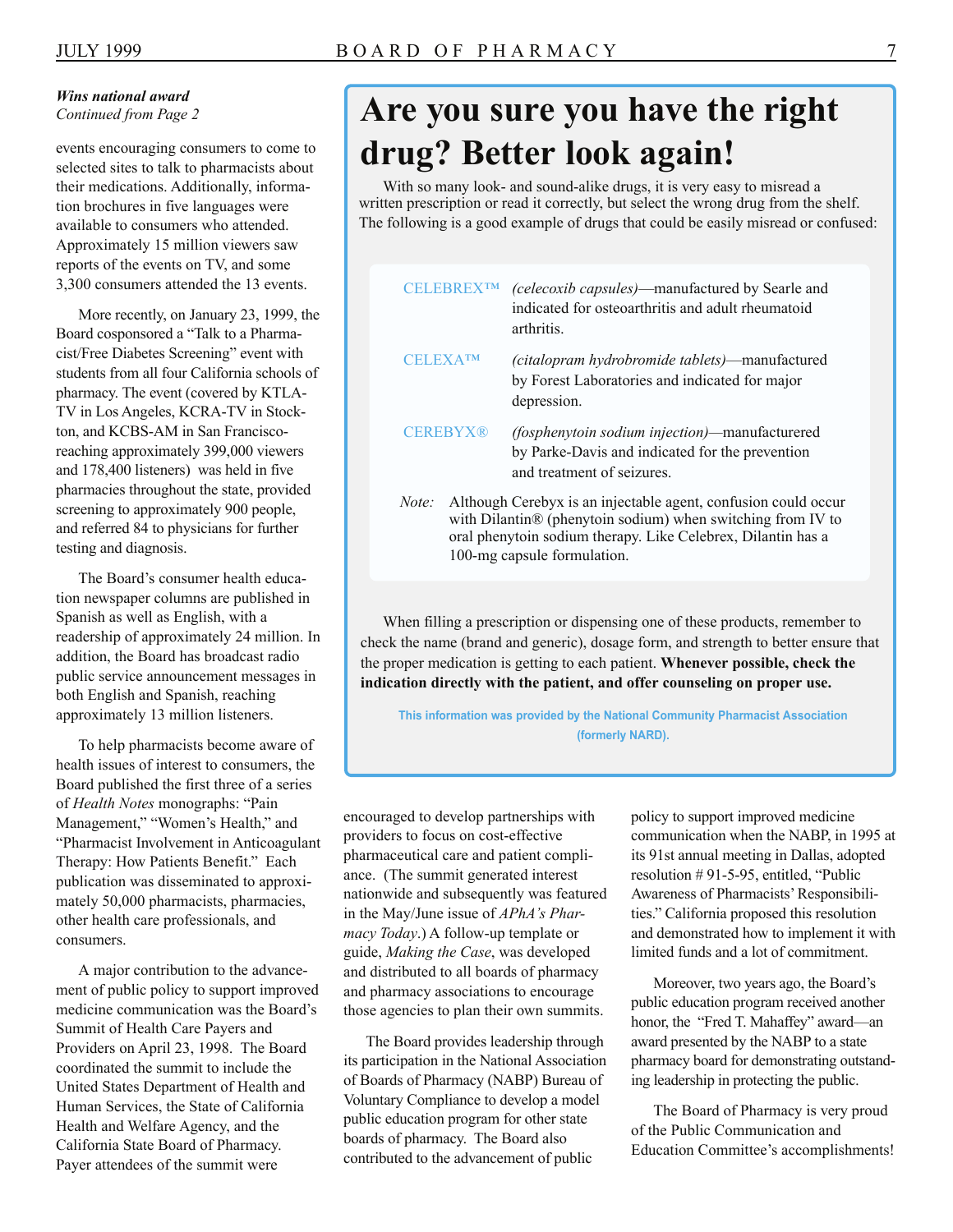### **Update of State and Federal Laws on Oral/ Electronic Transmission and Fractionation of Schedule II Controlled Substances Rxs**

Because of substantial amendments to California laws governing the transmission of Schedule II prescriptions, a few federal changes, and the continuing inconsistencies between federal and state provisions, the following comparison and reconciliation of federal and state laws is provided.

As a starting point, it is essential to remember that when a federal statute or regulation is in conflict with a state statute or regulation governing Schedule II prescriptions, **the more restrictive of the two provisions controls**. In other words, if federal law permits something and California law prohibits it, it is prohibited; if California law permits something and federal law prohibits it, it is prohibited. Similarly, if federal law requires that something be done and California does not, it is still required and, again, the reverse is also true.

The following information and table were constructed to illustrate and clarify the similarities and differences between federal and state laws.

#### **Faxing prescriptions**

**State** law defines electronic transmission prescriptions as including both image and data prescriptions:

- ✔ An electronic **image** transmission prescription is any prescription order for which a facsimile of the order is received by a pharmacy from a licensed prescriber.
- ✔ An electronic **data** transmission order, other than an electronic image transmission prescription, that is electronically transmitted from a licensed prescriber to a pharmacy.

In contrast, the **federal** regulations governing controlled substances recognize the facsimile transmission of prescriptions, *but do not recognize electronic data transmission of prescriptions*.

The two major factors contributing to the differences between state and federal laws and regulations are the triplicate prescription requirements in California and the federal prohibition of oral (except in an emergency) and electronic data transmission (in all cases) of Schedule II controlled substances prescriptions.

#### **Exceptions to the Triplicate Requirement for Schedule II Prescriptions**

In general, a written triplicate prescription must be issued by the prescriber before a pharmacy can fill an order for a Schedule II controlled substance. The existence of the electronic reporting system for Schedule II prescriptions has not changed this requirement. The only exceptions are as follows:

For an emergency: In this case, a pharmacist may dispense only that amount necessary to meet the emergency, which the Drug Enforcement Administration (DEA) defines as no more than a 72-hour supply (up to a 7-day supply for an institutionalized patient). A faxed prescription may also be used, in which case the original prescription must be received before the controlled substances are dispensed to the patient. The pharmacist must reduce an oral prescription to writing before dispensing the controlled substances to the patient. The prescriber must provide a triplicate prescription, in the usual form, by the seventh day following the transmission of the original order (a postmark by the seventh day following transmission satisfies this requirement). The pharmacist must promptly notify both the Bureau of Narcotic Enforcement (BNE) and the DEA if the prescriber fails to do so and must make a record of the physician's failure to comply and of the pharmacy's having notified the BNE.

✔ **For a resident of a skilled nursing facility (SNF) or intermediate care facility (ICF)**: In this case, a pharmacist may dispense a Schedule II controlled substance based on a faxed prescription from the prescriber (California law would permit an oral or electronic data transmission, but federal law permits neither in this situation). The pharmacist must reduce the faxed prescription to writing on a pharmacy-generated triplicate prescription form (this refers to a form issued by the BNE, not to the DEA's triplicate order form). The person receiving the controlled substance at the SNF or ICF must sign the original of the pharmacy-generated triplicate prescription. The faxed copy of the prescription and the appropriate copy of the pharmacy-generated triplicate prescription must be maintained as the pharmacy's prescription record. The pharmacy must obtain a copy of any original signed order from the facility.

✔ **For a patient of a home health agency providing hospice care**: In this case, a pharmacist may also dispense a Schedule II controlled substance based on a faxed prescription from the prescriber. The pharmacy must then follow the procedures described above for a Schedule II prescription for a patient of a SNF or ICF and must also note on the prescription that the patient is a hospice patient. To be eligible for this exception, the hospice must be either certified by Medicare or licensed by the State of California to provide hospice care.

Note that federal law would also permit the use of a faxed prescription for any patient for a Schedule II narcotic by infusion (or injection), but California has no parallel provision, so such faxed prescriptions are not permitted in California.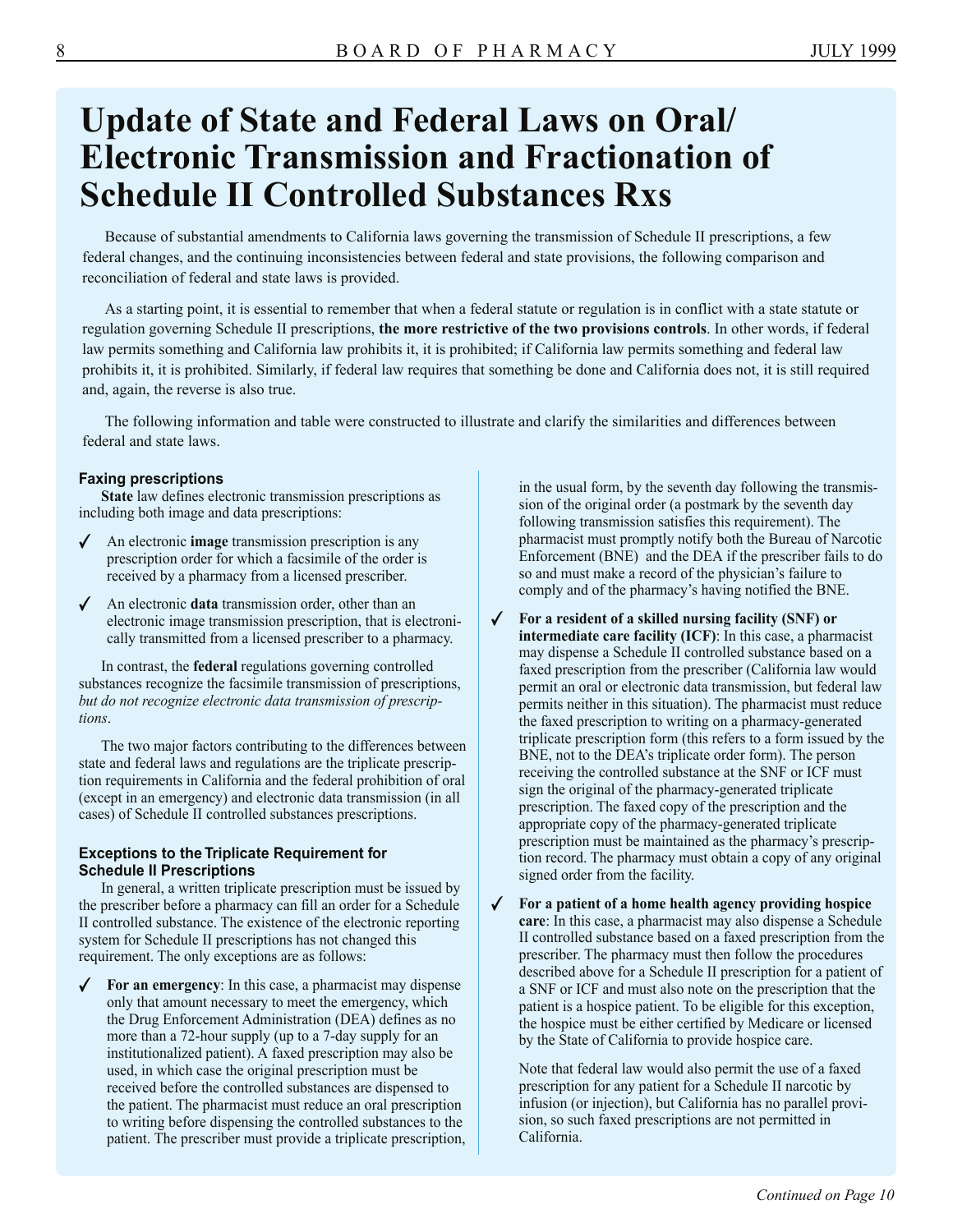<span id="page-8-0"></span>

| Federal                                                                                                                                                                                                                                                                                                                                                                                                                                                                                                                                                       | <b>State</b>                                                                                                                                                                                                                                                                                                                                                                                                                                                                                                                                                                                                                                                                                                                                                                                                                                                                                                                                                                                                                                                                                                                                                                                                                    |  |  |  |  |
|---------------------------------------------------------------------------------------------------------------------------------------------------------------------------------------------------------------------------------------------------------------------------------------------------------------------------------------------------------------------------------------------------------------------------------------------------------------------------------------------------------------------------------------------------------------|---------------------------------------------------------------------------------------------------------------------------------------------------------------------------------------------------------------------------------------------------------------------------------------------------------------------------------------------------------------------------------------------------------------------------------------------------------------------------------------------------------------------------------------------------------------------------------------------------------------------------------------------------------------------------------------------------------------------------------------------------------------------------------------------------------------------------------------------------------------------------------------------------------------------------------------------------------------------------------------------------------------------------------------------------------------------------------------------------------------------------------------------------------------------------------------------------------------------------------|--|--|--|--|
| Faxing a prescription for a Schedule II controlled substance                                                                                                                                                                                                                                                                                                                                                                                                                                                                                                  |                                                                                                                                                                                                                                                                                                                                                                                                                                                                                                                                                                                                                                                                                                                                                                                                                                                                                                                                                                                                                                                                                                                                                                                                                                 |  |  |  |  |
| 21 CFR 1306.11(a) Except as indicated below, a Schedule II prescription<br>may be faxed from the prescriber to the pharmacy, but the controlled<br>substance may not be dispensed until after the pharmacist obtains the<br>original writtten, signed prescription.                                                                                                                                                                                                                                                                                           | There is no similar provision in state law. Note that in California, a Schedule II<br>prescription must be written on a triplicate prescription form.                                                                                                                                                                                                                                                                                                                                                                                                                                                                                                                                                                                                                                                                                                                                                                                                                                                                                                                                                                                                                                                                           |  |  |  |  |
| <b>Emergencies</b>                                                                                                                                                                                                                                                                                                                                                                                                                                                                                                                                            |                                                                                                                                                                                                                                                                                                                                                                                                                                                                                                                                                                                                                                                                                                                                                                                                                                                                                                                                                                                                                                                                                                                                                                                                                                 |  |  |  |  |
| 21 CFR $1306.11(d)$ In an emergency, a pharmacist may dispense up to a<br>72-hour supply of a Schedule II controlled substance, based on an oral<br>prescription. The pharmacist must reduce the prescription to writing. The<br>prescriber must provide a written prescription to the pharmacy for the<br>controlled substance within seven days; the pharmacy must notify the DEA<br>if the prescriber fails to do so. The written prescription must show the words<br>"Authorization for Emergency Dispensing" and the date of the original oral<br>order. | H&SC 11167 In an emergency, a pharmacist may dispense a Schedule II<br>controlled substance on a prescription transmitted orally or electronically by<br>the prescriber. The pharmacist must reduce the prescription to writing. The<br>prescriber must supply a written triplicate prescription for the controlled<br>substance within seven days (or postmarked by the seventh day) following the<br>transmission of the original order. The pharmacy must notify the BNE within<br>144 hours of the prescriber's failure to supply the written triplicate, and make<br>a record of having done so.                                                                                                                                                                                                                                                                                                                                                                                                                                                                                                                                                                                                                           |  |  |  |  |
| <b>Patients of long term care facilities</b>                                                                                                                                                                                                                                                                                                                                                                                                                                                                                                                  |                                                                                                                                                                                                                                                                                                                                                                                                                                                                                                                                                                                                                                                                                                                                                                                                                                                                                                                                                                                                                                                                                                                                                                                                                                 |  |  |  |  |
| 21 CFR 1306.11(f) For a resident of a long term care facility (LTC), a<br>pharmacist may dispense a Schedule II controlled substance, based on a<br>faxed prescription from the prescriber. The faxed copy of the prescription<br>may serve as the original written prescription.                                                                                                                                                                                                                                                                             | H&SC 11167.5 For a resident of a skilled nursing facility (SNF) or<br>intermediate care facility (ICF), a pharmacist may dispense a Schedule II<br>controlled substance, based on a prescription transmitted orally or<br>electronically from the prescriber. The pharmacist must reduce the<br>prescription to writing on a pharmacy-generated triplicate prescription<br>form. The person receiving the controlled substance at the SNF or ICF must<br>sign the pharmacy-generated triplicate prescription. The pharmacy must<br>obtain a copy of any original signed order from the facility.                                                                                                                                                                                                                                                                                                                                                                                                                                                                                                                                                                                                                                |  |  |  |  |
| For home infusion pharmacies—injectable Schedule II narcotics                                                                                                                                                                                                                                                                                                                                                                                                                                                                                                 |                                                                                                                                                                                                                                                                                                                                                                                                                                                                                                                                                                                                                                                                                                                                                                                                                                                                                                                                                                                                                                                                                                                                                                                                                                 |  |  |  |  |
| 21 CFR $1306.11(e)$ A home infusion pharmacy may dispense a Schedule II<br>narcotic substance to be compounded for the direct administration to a<br>patient by parenteral, intravenous, intramuscular, subcutaneous, or<br>intraspinal infusion, based on a faxed prescription from the prescriber. The<br>fax will serve as the original written prescription.                                                                                                                                                                                              | There is no parallel provision in state law.                                                                                                                                                                                                                                                                                                                                                                                                                                                                                                                                                                                                                                                                                                                                                                                                                                                                                                                                                                                                                                                                                                                                                                                    |  |  |  |  |
| <b>Hospice patients</b>                                                                                                                                                                                                                                                                                                                                                                                                                                                                                                                                       |                                                                                                                                                                                                                                                                                                                                                                                                                                                                                                                                                                                                                                                                                                                                                                                                                                                                                                                                                                                                                                                                                                                                                                                                                                 |  |  |  |  |
| 21 CFR $1306.11(g)$ A pharmacy may dispense a Schedule II narcotic<br>prescription, based on a fax of the original prescription, for a patient<br>residing in a hospice certified by Medicare or licensed by the state. The<br>practitioner or practitioner's agent shall note on the prescription that the<br>patient is a hospice patient.                                                                                                                                                                                                                  | H&SC 11167.5 For a patient of a licensed home health agency providing<br>hospice care, a pharmacist may dispense a Schedule II controlled substance<br>on a prescription transmitted orally or electronically from the prescriber. The<br>pharmacist must reduce the prescription to writing on a pharmacy-generated<br>triplicate prescription form. The person receiving the controlled substance at<br>the home health agency providing hospice care must sign the pharmacy-<br>generated prescription. The pharmacy must obtain a copy of any original<br>signed order from the facility.<br>Note: The federal DEA considers the use of pharmacy-generated triplicate<br>prescriptions as the original written prescriptions to be in violation of federal                                                                                                                                                                                                                                                                                                                                                                                                                                                                  |  |  |  |  |
|                                                                                                                                                                                                                                                                                                                                                                                                                                                                                                                                                               | law.                                                                                                                                                                                                                                                                                                                                                                                                                                                                                                                                                                                                                                                                                                                                                                                                                                                                                                                                                                                                                                                                                                                                                                                                                            |  |  |  |  |
| <b>Terminally ill patients</b>                                                                                                                                                                                                                                                                                                                                                                                                                                                                                                                                |                                                                                                                                                                                                                                                                                                                                                                                                                                                                                                                                                                                                                                                                                                                                                                                                                                                                                                                                                                                                                                                                                                                                                                                                                                 |  |  |  |  |
| There is no parallel provision for terminally ill patients under federal law;<br>however, the process authorized by the state for terminally ill patients would<br>meet the basic federal requirements for any Schedule II prescription.                                                                                                                                                                                                                                                                                                                      | H&SC 11159.2 A prescription for a terminally ill patient may be issued<br>using an ordinary written prescription form, provided the prescription is<br>signed and dated by the prescriber and contains the name of the drug, the<br>quantity prescribed, and directions for its use—all of which must be written<br>in ink or indelible pencil, all in the prescriber's handwriting. Other required<br>information need not be in the prescriber's handwriting. The prescription<br>must contain the words "11159.2 exemption" to indicate the physician's<br>certification that the patient is terminally ill. Where the certification is<br>technically in error (but not missing), the pharmacist may fill the prescrip-<br>tion if he or she has personal knowledge that the patient is terminally ill and<br>if the pharmacist returns the prescription to the prescriber for correction<br>within 72 hours. "Terminally ill" in this context refers to a patient who, in<br>the reasonable medical judgment of the prescriber, is suffering from an<br>illness that is incurable and irreversible and that the illness will, if it follows<br>its normal course, bring about the patient's death within one year. It also |  |  |  |  |

means that the prescriber's treatment is primarily for the control of pain, symptom management, or both, rather than for cure of the illness.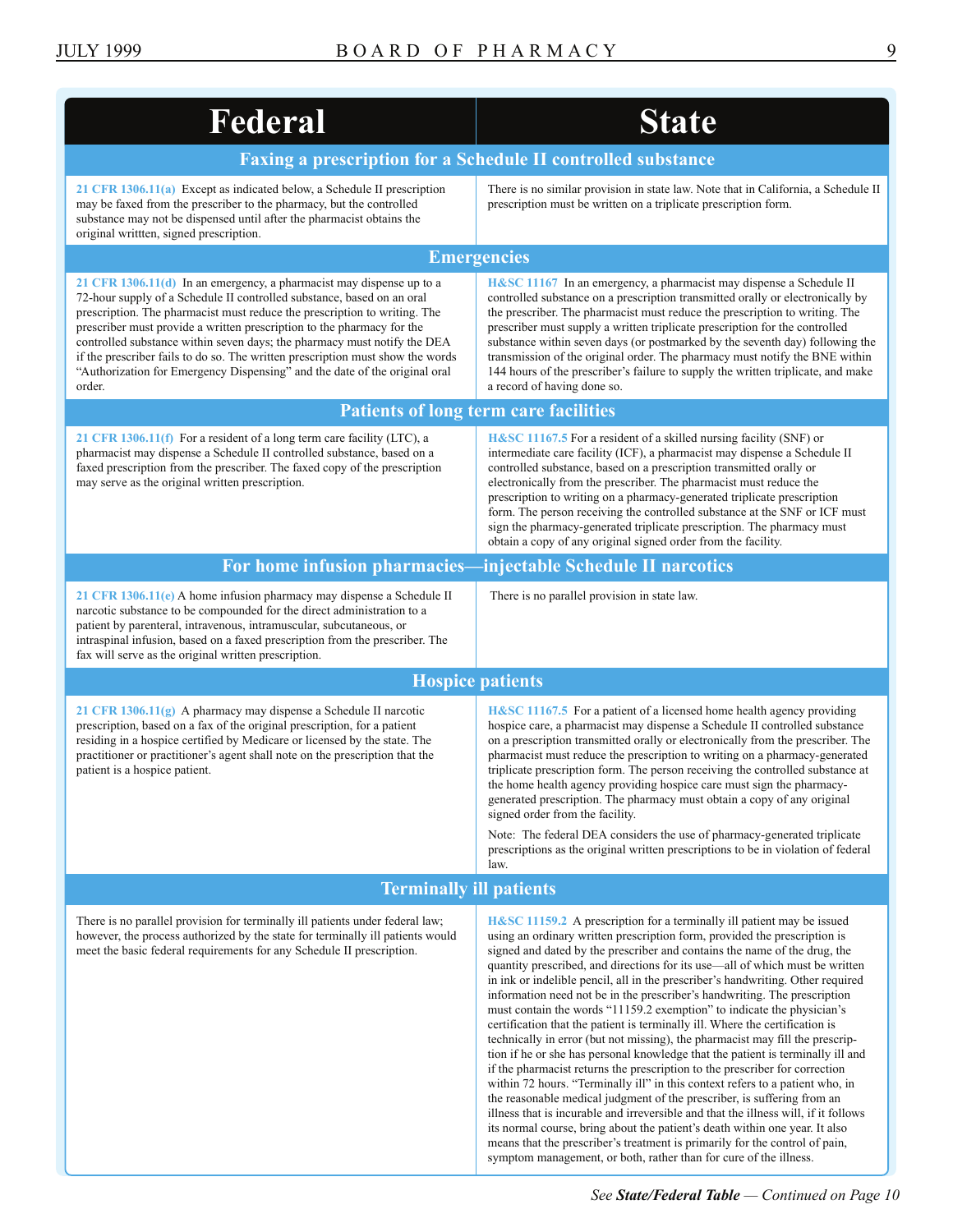#### *State/Federal Table*

*[Continued from Page 9](#page-8-0)* 

| Federal                                                                                                                                                                                                                                                                                                                                                                                                                                                                                                                                                                                                                                                                                                                                                                                                                                                                                                                                                                                                                                                                                                                                                                                                                               | <b>State</b>                                                                                                                                                                                                                                                                                                                                                                                                                                                                                                                                                                                                                                                                                                                                                                                                                                                                                                                                                                                                                                                                                                                                                                                                                                                                                                                                                                            |  |  |  |  |
|---------------------------------------------------------------------------------------------------------------------------------------------------------------------------------------------------------------------------------------------------------------------------------------------------------------------------------------------------------------------------------------------------------------------------------------------------------------------------------------------------------------------------------------------------------------------------------------------------------------------------------------------------------------------------------------------------------------------------------------------------------------------------------------------------------------------------------------------------------------------------------------------------------------------------------------------------------------------------------------------------------------------------------------------------------------------------------------------------------------------------------------------------------------------------------------------------------------------------------------|-----------------------------------------------------------------------------------------------------------------------------------------------------------------------------------------------------------------------------------------------------------------------------------------------------------------------------------------------------------------------------------------------------------------------------------------------------------------------------------------------------------------------------------------------------------------------------------------------------------------------------------------------------------------------------------------------------------------------------------------------------------------------------------------------------------------------------------------------------------------------------------------------------------------------------------------------------------------------------------------------------------------------------------------------------------------------------------------------------------------------------------------------------------------------------------------------------------------------------------------------------------------------------------------------------------------------------------------------------------------------------------------|--|--|--|--|
| <b>Chart orders for hospital patients</b>                                                                                                                                                                                                                                                                                                                                                                                                                                                                                                                                                                                                                                                                                                                                                                                                                                                                                                                                                                                                                                                                                                                                                                                             |                                                                                                                                                                                                                                                                                                                                                                                                                                                                                                                                                                                                                                                                                                                                                                                                                                                                                                                                                                                                                                                                                                                                                                                                                                                                                                                                                                                         |  |  |  |  |
| Federal law has no provision that is directly parallel to the state's provision.                                                                                                                                                                                                                                                                                                                                                                                                                                                                                                                                                                                                                                                                                                                                                                                                                                                                                                                                                                                                                                                                                                                                                      | H&SC 11159 An order for use by a patient in a licensed hospital is exempt<br>from all requirements for controlled substances but must be in writing on the<br>patient's record. The order must be signed by the prescriber, dated, and shall<br>state the name and quantity of the controlled substances ordered and the<br>quantity actually administered. The record must be maintained by the<br>hospital for seven years.                                                                                                                                                                                                                                                                                                                                                                                                                                                                                                                                                                                                                                                                                                                                                                                                                                                                                                                                                           |  |  |  |  |
| Partial filling: drugs unavailable                                                                                                                                                                                                                                                                                                                                                                                                                                                                                                                                                                                                                                                                                                                                                                                                                                                                                                                                                                                                                                                                                                                                                                                                    |                                                                                                                                                                                                                                                                                                                                                                                                                                                                                                                                                                                                                                                                                                                                                                                                                                                                                                                                                                                                                                                                                                                                                                                                                                                                                                                                                                                         |  |  |  |  |
| 21 CFR $1306.13(a)$ A Schedule II prescription may be partially filled if the<br>pharmacist is unable to supply the full quantity. The pharmacist must make<br>a notation of the quantity supplied on the face of the written prescription.<br>The remaining portion of the prescription must be filled within 72 hours of<br>the first partial filling. No further quantity may be supplied beyond 72 hours<br>without a new prescription. If the remaining portion is not or cannot be<br>filled within the 72-hour period, the pharmacist must notify the prescriber.                                                                                                                                                                                                                                                                                                                                                                                                                                                                                                                                                                                                                                                              | There is no similar provision in state law.                                                                                                                                                                                                                                                                                                                                                                                                                                                                                                                                                                                                                                                                                                                                                                                                                                                                                                                                                                                                                                                                                                                                                                                                                                                                                                                                             |  |  |  |  |
| Partial filling: long term care facility or terminally ill patients                                                                                                                                                                                                                                                                                                                                                                                                                                                                                                                                                                                                                                                                                                                                                                                                                                                                                                                                                                                                                                                                                                                                                                   |                                                                                                                                                                                                                                                                                                                                                                                                                                                                                                                                                                                                                                                                                                                                                                                                                                                                                                                                                                                                                                                                                                                                                                                                                                                                                                                                                                                         |  |  |  |  |
| 21 CFR $1306.13(b)$ A Schedule II prescription written for a patient in an<br>Long Term Care Facility (LTCF) or for a patient diagnosed as terminally ill<br>may be partially filled. The pharmacist must record on the prescription<br>whether the patient is "terminally ill" or an "LTCF patient." For each partial<br>filling, the pharmacist must record on the prescription the date of the partial<br>filling, quantity dispensed, remaining quantity authorized to be dispensed,<br>and the identification of the dispensing pharmacist. The total quantity<br>dispensed in all partial fillings must not exceed the total quantity pre-<br>scribed. The fractionated Schedule II prescription may be valid for a period<br>not to exceed 60 days from the issue date unless terminated sooner by the<br>discontinuance of medication.                                                                                                                                                                                                                                                                                                                                                                                        | 16 CCR 1745 A triplicate prescription for a Schedule II controlled substance<br>written for an inpatient of a SNF or for a terminally ill patient may be<br>partially filled. The prescription must be tendered and at least partially filled<br>within seven days following the date of issue. The pharmacist must record<br>the date and amount of each partial filling and the initials of the pharmacist<br>dispensing the prescription. No portion of the prescription may be dispensed<br>more than 30 days from the prescription's date of issuance. Regardless of<br>how many times the prescription is partially filled, the total amount<br>dispensed shall not exceed that written on the face of the prescription. The<br>original triplicate prescription must be forwarded to the Department of<br>Justice at the end of the month in which the prescription has been completely<br>filled or in which the prescription had been canceled by death of the patient<br>or otherwise, whichever comes first.                                                                                                                                                                                                                                                                                                                                                                 |  |  |  |  |
| <b>Update of State and Federal Laws</b><br>Continued from Page 8<br>Note also that while California law permits the use of a<br>chart order for a Schedule II controlled substance for an<br>inpatient of a licensed hospital, federal law does not<br>contain a parallel exemption from the requirement of a<br>written prescription, signed and dated by the prescriber in<br>ink or indelible pencil.<br>For terminally ill patients: A prescription for a Schedule<br>II controlled substance for a terminally ill patient may be<br>dispensed, based on a written prescription that is signed<br>and dated by the prescriber and contains the name of the<br>drug, the quantity prescribed, and directions for its use—<br>all of which must be written wholly in ink or indelible<br>pencil in the prescriber's handwriting. The prescription<br>must also contain the certification "11159.2 exemption" to<br>indicate the prescription is exempt from the triplicate re-<br>quirement. The pharmacist may fill the prescription despite<br>an error in the certification if he or she personally knows<br>of the patient's terminal illness and returns the prescription<br>to the prescriber for correction within 72 hours. | For purposes of this provision, "terminally ill" means a<br>patient who, in the prescriber's reasonable medical<br>judgment, is suffering from an illness that is incurable and<br>irreversible, and whose illness will, in the prescriber's<br>reasonable medical judgment, bring about the patient's<br>death within one year if the illness follows its normal<br>course. In addition, the treatment being provided by the<br>practitioner prescribing a Schedule II controlled substance<br>pursuant to this exemption must be primarily for control of<br>pain, symptom management, or both, rather than for cure<br>of the illness.<br><b>Fractionation (Partial Filling) of Schedule II Prescrip-</b><br>tions: A written triplicate prescription for a Schedule II<br>controlled substance may be <i>partially filled</i> for any patient if<br>the pharmacist is unable to supply the full quantity. The<br>pharmacist must make a notation of the quantity supplied on<br>the face of the written triplicate prescription. The remaining<br>portion of the prescription must be filled within 72 hours of<br>the first partial filling. No further quantity may be supplied<br>beyond 72 hours without a new written triplicate prescription.<br>If the remaining portion is not or cannot be filled within the<br>72-hour period, the pharmacist must notify the prescriber. |  |  |  |  |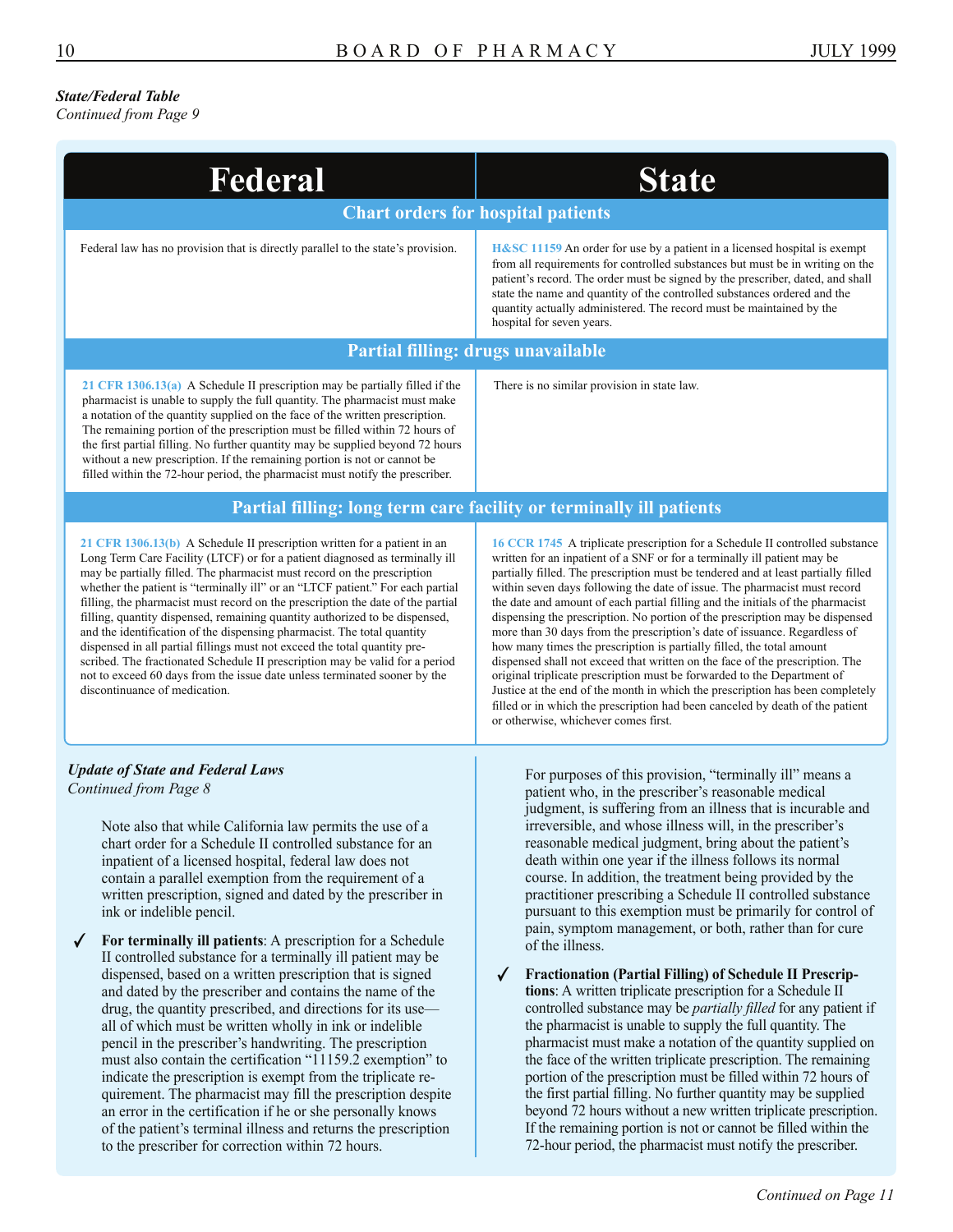<span id="page-10-0"></span>*Update of State and Federal Laws* 

Any triplicate prescription for a Schedule II controlled substance written for an inpatient of a SNF or for a terminally ill patient may be partially filled. The triplicate prescription must be tendered and at least partially filled within seven days following the date of issue. On the original triplicate prescription, the pharmacist must record the date and amount of each partial filling, the remaining quantity authorized to be dispensed, and the initials of the pharmacist dispensing the prescriptions. No portion of the prescription may be dispensed more than 30 days from the prescription's date of issue, and regardless of how many times the prescription is partially filled, the total amount dispensed shall not exceed that written on the face of the prescription.

The original triplicate prescription must be forwarded to the Department of Justice at the end of the month in which the prescription has been completely filled, or in which the prescription has been canceled by death of the patient or otherwise, whichever comes first. The prescription can no longer be partially filled once the original triplicate prescription has been forwarded to the Department of Justice.

If the prescription is a pharmacy-generated triplicate prescription for a resident of a SNF or ICF, or a patient of a home health agency providing hospice care, and the triplicate prescription is being partially filled, the original of the pharmacy-generated triplicate prescription must be signed by the person receiving the controlled substance at the SNF or ICF (or the person receiving the narcotic at the home health agency providing hospice care) with each partial filling.

### *Continued from Page 10* **Pharmacy Board meetings are open to the public**

In accordance with its strategic plan, the Board has formed committees to address issues related to meeting the plan's objectives. To share the various committee goals, activities, and accomplishments with the public, a portion of each Board meeting will be devoted to one of the committees and open for public comment.

The October 20-21, 1999, Board (and Legislation and Regulation Committee) meeting will be held in Sacramento at 400 R Street, First Floor Hearing Room.

On January 26-27, 2000, the Board (and Public Communication and Education Committee) meeting will be held in Orange County, but no site has been selected.

All interested parties are encouraged to participate in these meetings. If you cannot present your comments in person, your written comments will be reviewed and considered if received at the Board office at least seven days prior to the meeting. Comments may also be mailed or faxed to the Board at (916) 327-6308.

Agendas with meeting times and locations may be obtained by calling the Board at (916) 445-5014.



### **Board elects new officers and welcomes a new public member**

At its May 1999 meeting in San Diego, the Board of Pharmacy elected new officers: Richard Mazzoni, R.Ph., *President*; Robert Elnser, Public Member, *Vice President*; and Caleb Zia, Public Member, *Treasurer*.

Another change to the Board included the departure of Public Member Ken Tait. The Board acknowledges Mr. Tait's dedication and commitment and thanks him for his many contributions to Board policy.

While saying goodbye to Mr. Tait, the Board wishes to welcome his replacement, Public Member Andrea Zinder, who was appointed to the Board on May 14, 1999, by Speaker of the Assembly, Antonio R. Villaraigosa. A graduate of Cornell University, Ms. Zinder presently serves as executive assistant to the president of the United Food and Commercial Workers International Union Local 324 in Orange County. In that capacity, her primary responsibility has



been to negotiate collective bargaining agreements for members represented by the union, including the pharmacy contracts for Rite Aid, Sav On, and the food stores. Ms. Zinder also serves as liaison for the local's professional division members (pharmacists) and writes a column for its bimonthly newspaper.